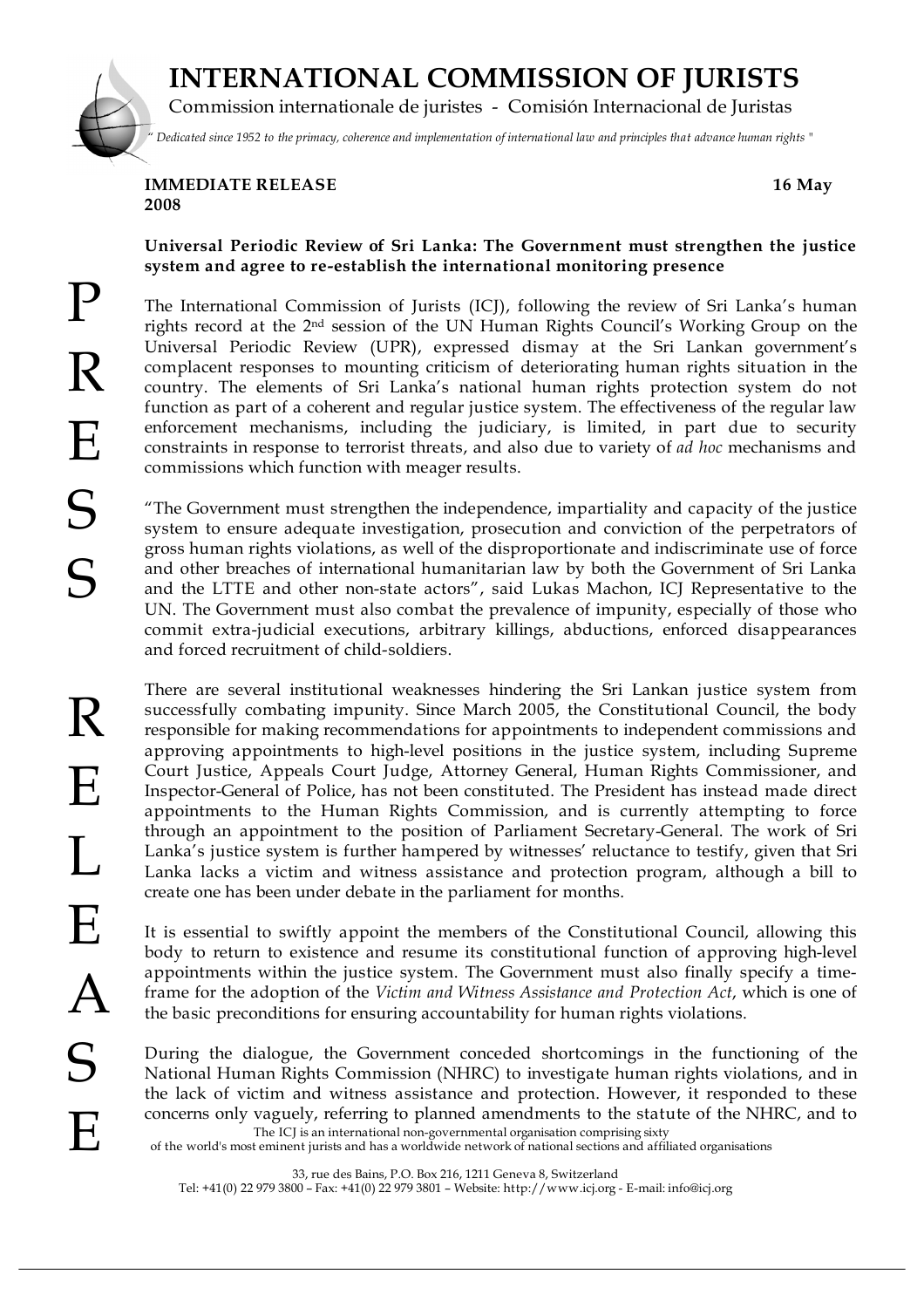the mandate of the Constitutional Council, without indicating the improvements it seeks to achieve.

Responding to concerns about mounting attacks against humanitarian personnel, human rights defenders and civilians by non-state actors and government forces alike, the Government selectively quoted numbers of investigations of security personnel, without saying how many resulted in actual prosecutions or convictions for alleged extra-judicial executions or torture.

"The Government must move beyond its vague arguments and denials of impunity, and must speedily progress in the investigation, prosecution and conviction of the perpetrators of gross human rights violations, including extra-judicial executions of 17 *Action Contre la Faim* workers in Muttur and of five students in Trincomalee", added Mr. Machon. The adequate completion of investigations into the extra-judicial executions of aid workers, which results have been long-awaited, will require restoring the impartiality of the Presidential Commission of Inquiry (CoI) and encouraging it to use its legal investigative powers to their full extent.

In reality, the CoI, mandated to investigate sixteen specific human rights violations, has failed to conclude any investigations in a year-and-a-half of work. The International Independent Group of Eminent Persons, established to support the work of the CoI, has resigned, citing undue interference in the investigative process by the Attorney General's office, lack of a victim and witness protection program, non-cooperation by state bodies, and the CoI's lack of transparency, timeliness, and financial independence. Coupled with the withdrawal of the Sri Lankan Monitoring Mission in January 2008, the Sri Lankan government's cooperation with the international community's human rights monitoring and technical assistance resources is at an ebb. This is in a stark contrast with the duties stemming from the Sri Lanka´s membership on the UN Human Rights Council.

The Sri Lankan Government is obliged to cooperate in full with all international human rights monitoring and assistance mechanisms. Many independent experts, including the Working Group on Enforced or Involuntary Disappearances, have been waiting for years to visit Sri Lanka. "I call on the Government of Sri Lanka to receive those special procedures requesting a visit and to issue standing invitations to all special procedures", added Mr. Machon.

The Government has also declined the High Commissioner for Human Rights' (HCHR) request to establish a UN monitoring and assistance presence, which would be indispensable for clarifying conflicting information about the human rights situation. "While the Government consistently blames shortcomings in human rights protection on the lack of resources and capacities, why is it then afraid of independent international presence offering monitoring along with the assistance?", asked Mr. Machon. An HCHR´ field presence would provide for unfettered access to monitor, investigate, and report to the public on human rights violations and abuses by all parties to the internal armed conflict. A field presence would also promote remedial measures, including criminal investigation and prosecution and building the capacity of domestic human rights mechanisms.

The Government also declined to address the imperative of speedy ratification of the *International Convention for the Protection of All Persons from Enforced Disappearance* and of the *Rome Statute of the International Criminal Court*. Instead, it referred to its draft human rights Plan of Action and the draft Charter of human rights, which relation to the current Constitution is still unclear. The Government did not explain how these legislative amendments would help to fill the manifold institutional gaps and enforce already-guaranteed human rights.

The Government argued that a military solution can create space for transition to democracy, referring to the recent election in the Eastern Province, which it said should contribute to the restoration of democracy and human rights. "However, the ICJ can not agree with the Government's strategy of

33, rue des Bains, P.O. Box 216, 1211 Geneva 8, Switzerland

Tel: +41(0) 22 979 3800 – Fax: +41(0) 22 979 3801 – Website: http://www.icj.org - E-mail: info@icj.org